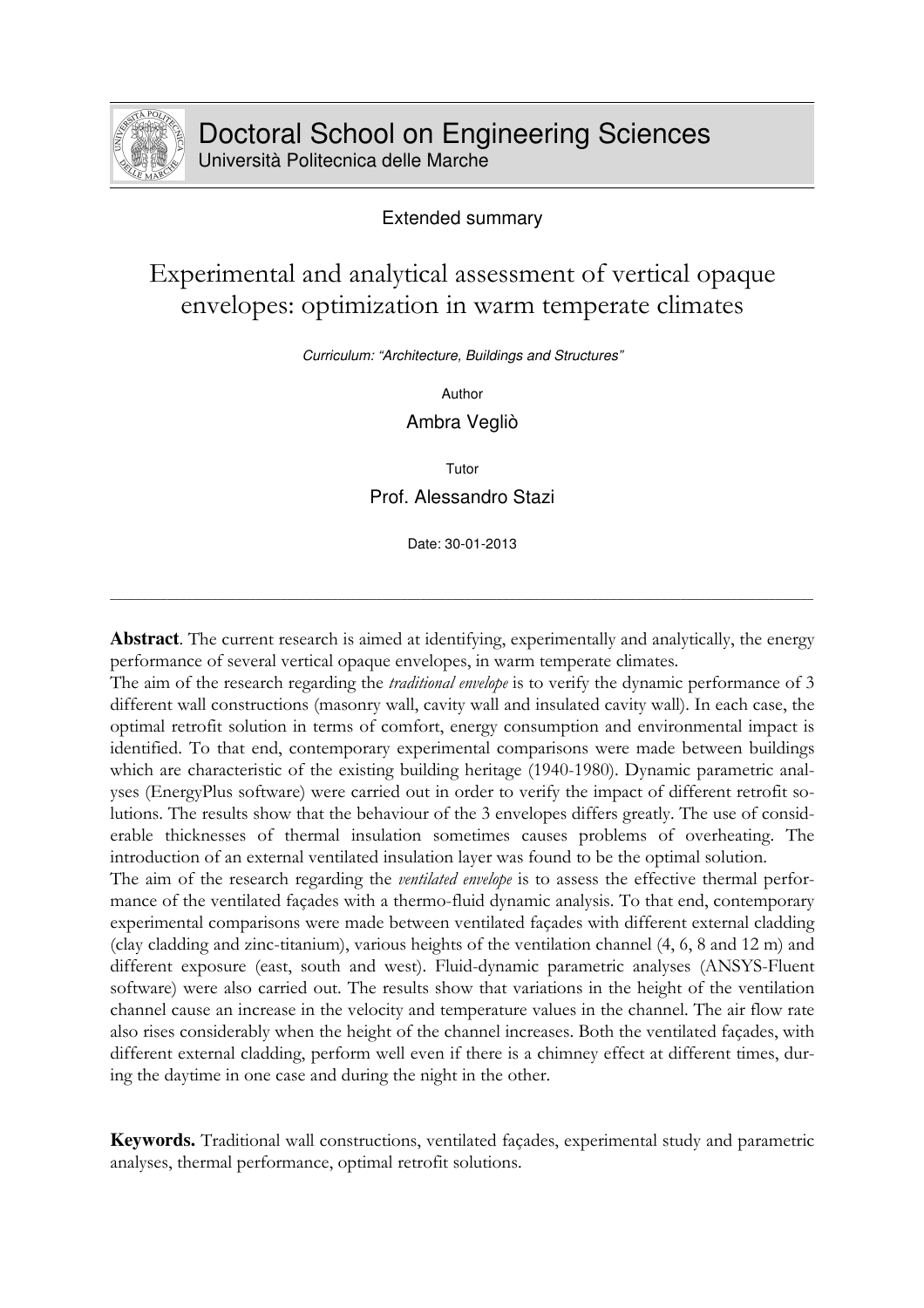## 1 Problem statement and objectives

Recent years have seen a rise in energy consumption in European countries, in particular due to a greater number of air-conditioning systems. For this reason, the energy efficiency Directives [1,2] promote the improvement of the energy performance of buildings, requiring the member states to identify buildings which can act as reference standards for energy efficiency according to their function, geographical position and outdoor and indoor climate conditions.

The aim of the current research is to evaluate, experimentally and analytically, the energy performance of several vertical opaque envelopes, in warm temperate climates.

#### Traditional envelope

An analysis of the literature shows that, traditionally, for buildings in temperate climates 3 different wall constructions have been used for the outdoor climate conditions:

- ‒ capacity: typical of traditional buildings where envelopes with high thermal mass act as heat storage, leading to temperature mitigation. Many authors [3‒6] have demonstrated the efficiency of this system even compared with modern envelopes [7];
- ‒ stratification: typical of buildings from the 1960s onwards, where multi-layer envelopes with air cavities slow down the heat flux because each layer provides a slight resistance to heat transfer [6,8-10];
- ‒ resistance: typical of buildings in the 1990s, where the insulation is carried out using materials that act as thermal barriers against heat loss. Several authors have shown the efficacy of this strategy, particularly when the insulation layer is placed on the external side of the wall  $[6,11-13]$ .

Over the years there has been a transition from traditional capacity buildings, which adapt dynamically to the climate without the use of heating systems, to buildings with envelopes which act as a thermal barrier to the outdoor climate conditions.

Energy saving regulations, which originated in cold climates, have adopted the latter strategy of resistance insulation, using increasing thicknesses of insulating material. In Italy, following the European trend, this strategy of super-insulation has been applied to both new constructions and when retrofitting existing buildings, setting limits for stationary and periodic parameters (D.Lgs. 192/05 [14] and subsequent decrees). The Italian temperate climate is strongly dynamic because characterised by a considerable range of daytime and seasonal temperature variations. In many cases the use of these envelopes has led to the problem of overheating and to high levels of humidity, and consequently to the need to install expensive heating and cooling systems and mechanical ventilation in order to regulate the temperature of the indoor environment. In temperate climates mixed solutions should be identified which, while using considerable thermal resistance (for the winter), are able to exploit the dynamic behaviour of the mass.

The current study is aimed at identifying the optimal retrofit for the climate, in terms of comfort, energy consumption and environmental impact.

## Ventilated envelope

The ventilated façades with an opaque external cladding were designed in order to save energy during the winter and to resolve problems of durability due to the atmospheric agents

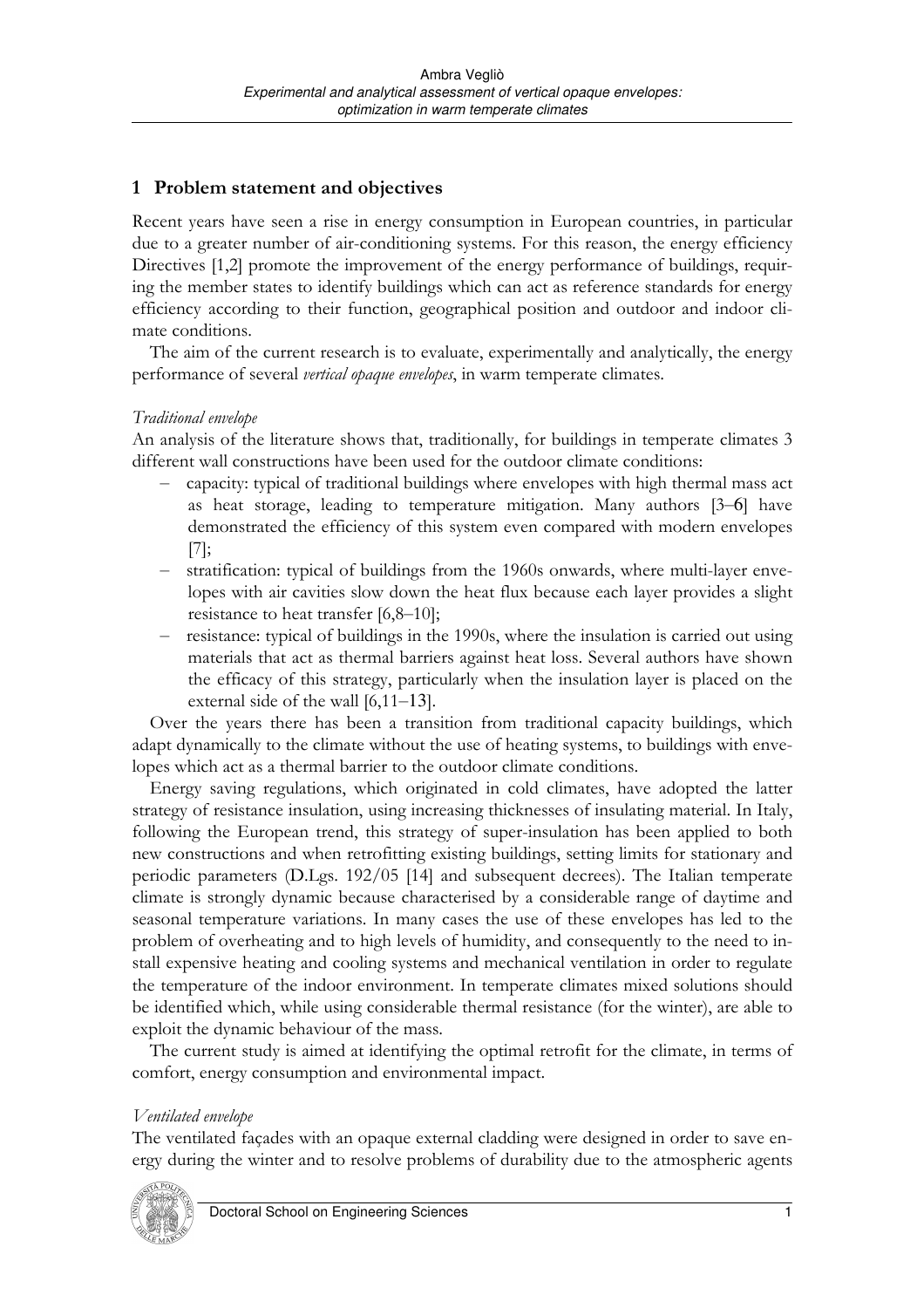and aggressive solar radiation [13]. These walls proved to be excellent during the summertime thanks to the chimney effect, leading to the development of several numerical models which identify the range of temperature and the air velocity in the gap and estimate the thermal performance [15,16].

Few researchers have presented experimental analyses on ventilated façades of real buildings [17,18]. Some experimental studies develop mockups, aimed at the validation of a simulation model [19,20] while others present analytical models validated through laboratory measurements taken from the literature [21].

Numerous experimental studies have been carried out on double skin façades [22-25], on walls with light exterior panels [26] or with PV panels [27]. There are several studies on the energy performance obtained using ventilated façades with different external cladding, but without integrating the analytical study with the experimental measurements. To analyse the energy performance of ventilated façades, computational fluid-dynamic (CFD) modelling has proved to be the most appropriate simulation method [28]. The advantage of ventilated façades, characterised by dynamic behaviour in warm temperate climates, has induced some researchers to suggest dynamic insulation [29-31] with an external porous insulating material which allows the air filtration inwards.

There are no studies regarding the use of a ventilated external insulation layer: this is a system which adapts dynamically to the outdoor climate conditions, with two configurations, one for the summer and one for the winter. The system originated in Northern Europe [32-34] but has been rarely applied owing to its installation complexity and the poor winter thermal performance of the air vents, which are generally made of thin aluminium plates. For this reason, our research group has studied a preassembled system with air vents made of insulating material (registered trademark MUnSTa®).

The aim of this study is to experimentally assess the efficiency of ventilated façades with different external cladding during operating conditions and to verify the real airflow and the range of temperatures in the various layers for different chimney heights and exposure.

## 2 Research planning and activities

## 2.1 Traditional envelope

The research on the traditional envelope considered 3 multi-storey buildings, chosen (through typological, constructive and statistical analyses [35,36]) as reference buildings for each of the 3 traditional wall constructions identified: building 1 with solid brick masonry (capacity), building 2 with unfilled brick-block cavity wall (stratification) and building 3 with unfilled brick cavity wall with a 5 cm external insulation layer (resistance).

## 2.1.1 Experimental methods

Summertime (20th June – 6th July 2010) and winter (12th December – 27th December 2010) simultaneous monitoring was performed on the case studies. The following measurements were carried out according to UNI EN ISO 7726 [37]:

‒ outdoor environmental conditions: a weather station with a global radiometer, a combined sensor for the speed and the direction of the wind and a thermohygrometer was used;

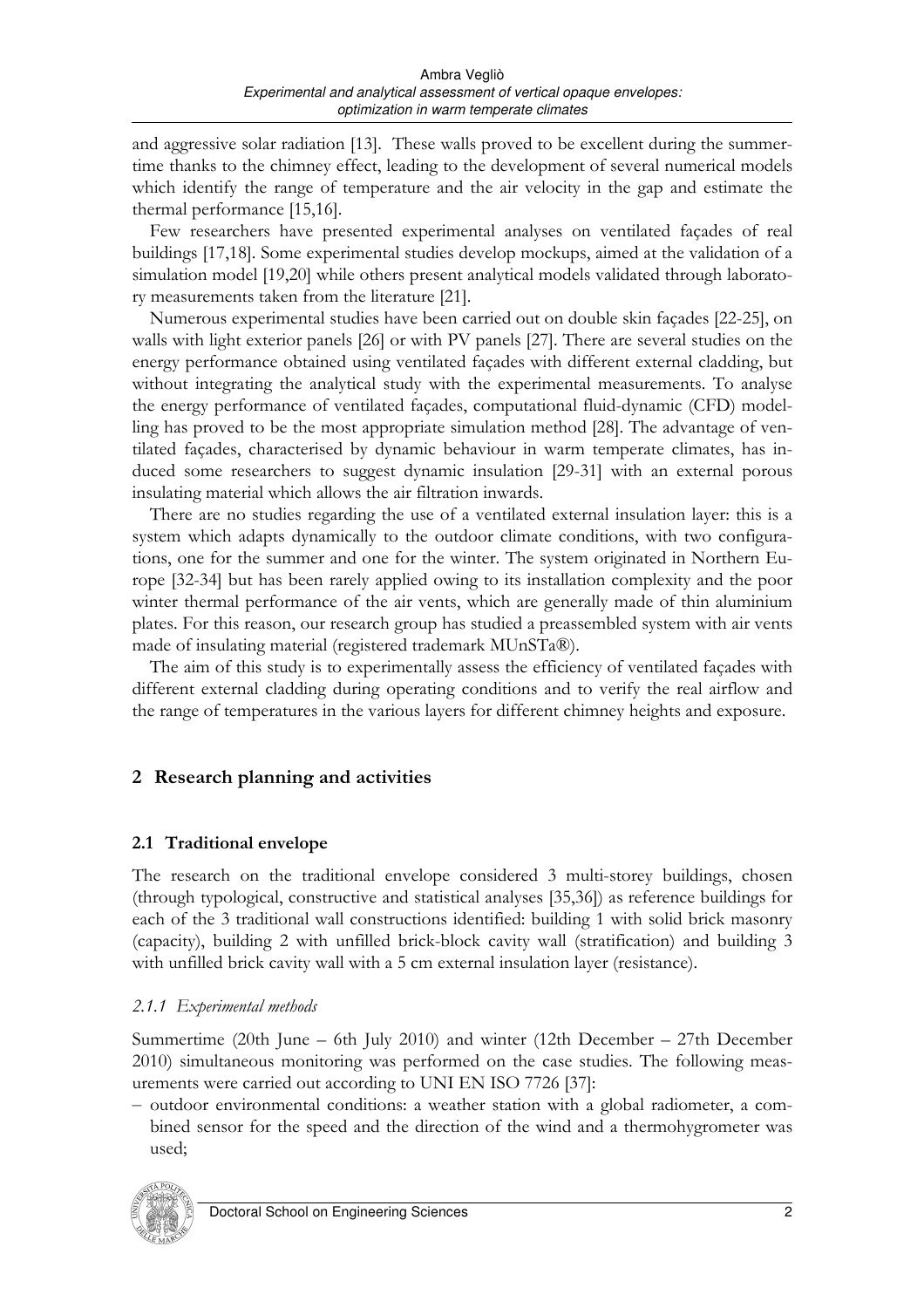- ‒ indoor climate conditions: some indoor microclimate stations that included a globe thermometer and a thermohygrometer were used;
- ‒ envelope performance: dataloggers coupled to thermoresistances and heat flux meters were used;
- ‒ specific tests on the envelope (blower door test and thermo-graphic survey) provided data which were useful for both the calibration of the dynamic models and for identifying the thermal bridges.

### 2.1.2 Analytical methods

The buildings chosen as case studies were reconstructed as virtual models using EnergyPlus dynamic software. By comparing the values measured during monitoring with the calculated ones it was possible to develop realistic virtual models.

During the first stage, an optimal retrofit was performed on the calibrated models involving all the construction components (pitched roof, first floor slab and window) except the external vertical wall to conform them with Italian energy saving legislation ([14] and subsequent decrees). Parametric variations were made on the external vertical wall changing the position of the insulating material and using thicknesses and materials which provided (in all cases) the same stationary thermal transmittance. Retrofitting with a ventilated external insulation layer was also carried out: it is made up of external insulation in expanded polystyrene (9 cm thick) separated from the internal wall by a channel which can be either ventilated during the summer or closed hermetically during the winter.

During the second stage, an in-depth study on the cavity wall was performed. Parametric analyses were carried out for different types of insulating material in order to identify a retrofit solution optimised in terms of comfort, energy consumption and environmental impact.

The ventilated external insulation layer, which proved to be an optimal solution, was subjected to a subsequent in-depth study using a software program for dynamic thermophysical analysis (ANSYS-Fluent) based on the air velocity in the ventilation channel. This last study aims to identify the optimum time for opening the vents.

## 2.2 Ventilated envelope

The research on the ventilated envelope was performed on 2 office building characterised by ventilated façades with different external cladding (clay cladding and zinc-titanium), various heights of the ventilation channel (4, 6, 8 and 12 m) and different exposure (east, south and west).

#### 2.2.1 Experimental methods

The following investigations were carried out on the case studies with clay ventilated facades (22 July - 7 August 2009) and with zinc-titanium ventilated facades (22 July - 29 August 2011, according to UNI EN ISO 7726 [37]:

- ‒ outdoor environmental conditions: weather stations mounted on the vertical façades with global and vertical radiometers, a combined sensor for the speed and the direction of the wind and a thermohygrometer were used;
- ‒ detailed analysis of the thermo-physical behaviour of the façades by means of:
	- a set of thermo-resistances to measure the surface temperatures of the different layers;

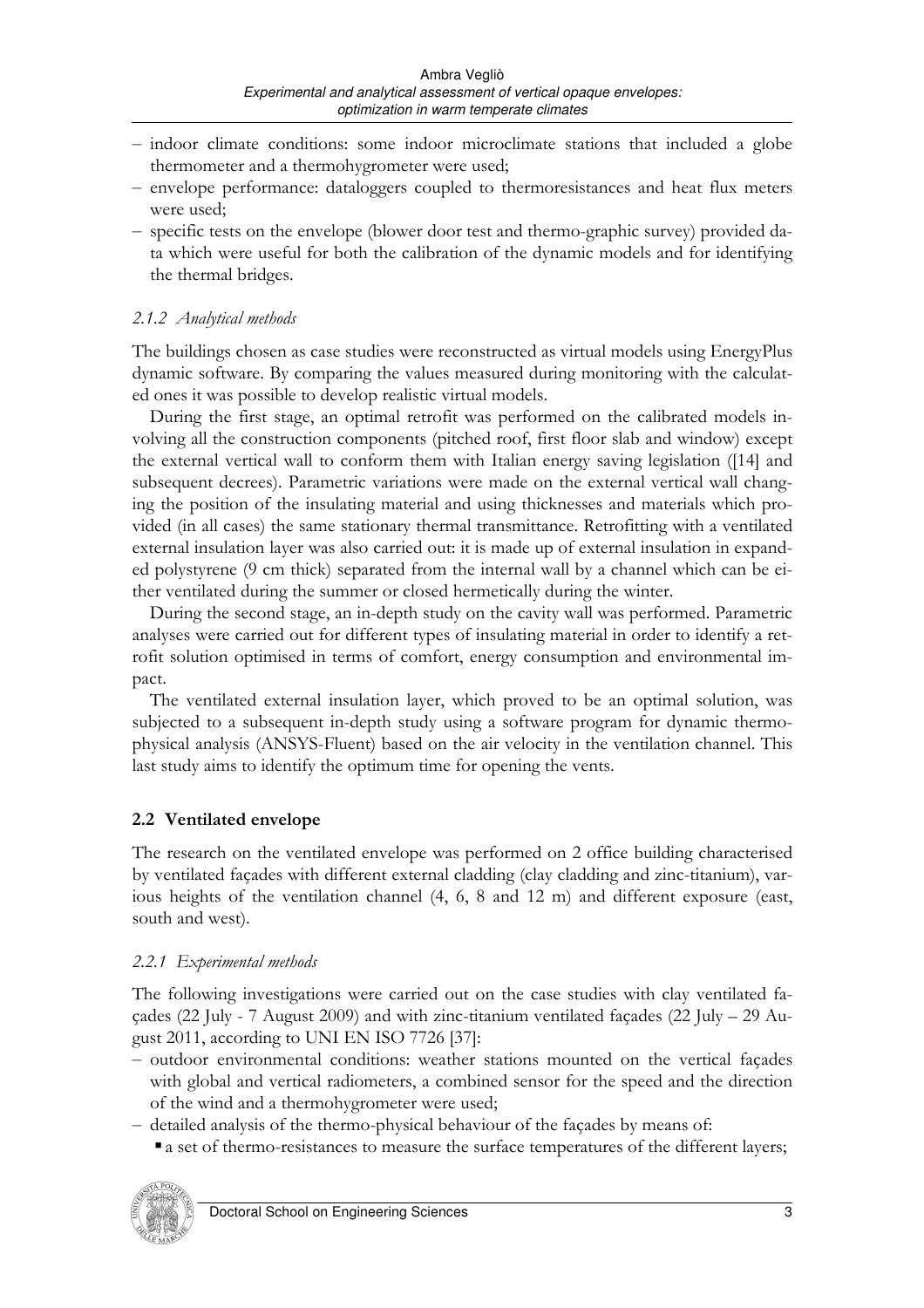- a set of hot-wire anemometers placed in the ventilation channel to analyse the velocity and the temperature of the air in the gap;
- a set of heat flux meters to measure the incoming and outgoing heat flux through the ventilated façade and to calculate the transmittances;

the measurements were carried out at the inlet openings and at half the height of the ventilation channel;

- ‒ indoor climate conditions: some indoor microclimate stations that included a thermohygrometer were used;
- ‒ specific tests on the envelope (thermo-graphic survey) provided data which were useful for both the calibration of the dynamic models and for identifying the thermal bridges.

## 2.2.2 Analytical methods

Numerical models of the ventilated façades studied were carried out, through the software ANSYS-Fluent, to simulate the fluid-dynamic behaviour in the ventilation channel. Experimental data were necessary for the set-up and the validation of the models: they allowed us to define the profiles of the boundary conditions to define the ventilated façade models.

Dynamic parametric analyses were carried out in order to identify the impact of different parameters (thickness of the ventilation channel and thickness of the insulation layer) on the behaviour of the ventilated façades.

## 3 Analysis and discussion of main results

## 3.1 Traditional envelope

The experimental data on the 3 case studies demonstrated that:

- ‒ in the summer, masonry walls and cavity walls behave well, with lower internal temperatures, compared with insulated cavity walls;
- ‒ in the winter, all the traditional walls perform badly and never conform to comfort standards because the occupants of the buildings use the heating system for a very few hours in the day. However, the resistance–insulated wall performs better than the others (owing to its lower thermal transmittance).

Energy retrofitting, carried out according to current legislation standards which require the use of considerable thicknesses of insulating material, has a very different effect on the 3 types of walls, above all as regards comfort:

- ‒ with the masonry walls the use of super–insulation (in any position) has a negative effect in the summer since it causes considerable problems of overheating. On the contrary, in the winter the insulation positioned externally proves to be a good solution. It is very convenient to refurbish with a ventilated external insulation layer, which offers benefits both in the summer and in the winter;
- ‒ with the cavity walls thick insulation leads to a great improvement in both the summer and the winter, with external insulation being preferable. The use of a ventilated rather than a traditional external insulation layer further reduces the summer surface temperature and increases the winter values;

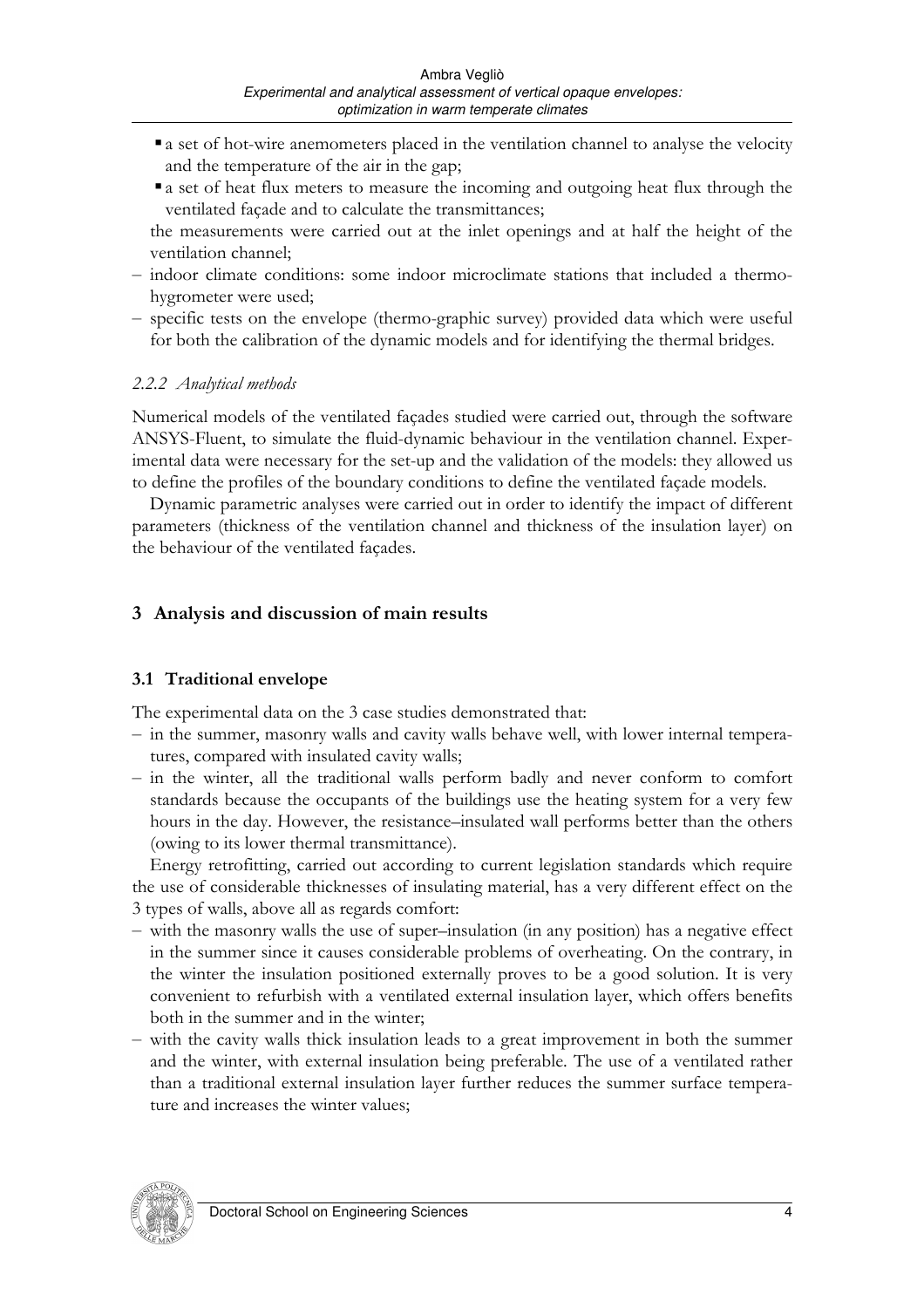‒ adaptation to current legislation for walls which are already lightly insulated, through the addition of a further layer of insulation, has a slightly negative effect in the summertime and there is little improvement during the winter.

As regards energy consumption the different insulation strategies were beneficial in all the studied wall constructions during the winter while the retrofit worsens the initial situation during the summer except when it is applied to the cavity wall.

From the point of view of environmental impact, the ventilated external insulation layer was found to be the best system due to its ability to adapt to outdoor conditions, because of the presence of the ventilation channel.

## 3.2 Ventilated envelope

The experimental data on the 2 case studies, with various ventilated façades, have allowed us to demonstrate that the different external cladding (clay cladding and zinc-titanium) and the inertial characteristics of the materials that mark the boundary of the channel, affect the chimney effect: during the daytime for clay ventilated façades and during the night for zinctitanium ventilated façades.

The study of the influence of the height of the ventilation channel on the velocity and temperature profiles showed that a higher ventilation channel, for both the external claddings, increases the air overheating effect and the subsequent cooling. Moreover, if the external surface temperature of the external cladding is the same, an increase in the height of the ventilation channel leads to higher air velocity values in the channel.

Analysis of the Reynolds number and of the air flow rate in the ventilation channel showed that, as found with the air velocity values, the air flow rate also increases considerably with the height of the ventilation channel, with different air flow (laminar flow for the low façades and turbulent flow for the high façades).

A comparison of the external surface temperatures of the ventilated façades with different exposure (east, south and west) allowed us to notice that the east- and west-facing façades reach higher temperatures because of the solar radiation which, in the early and late hours of the day, strikes the façades with a low angle. This causes a small time lag in the chimney effect.

Both the ventilated façades, with different external cladding, perform well in a warm temperate climate even if there is a chimney effect at different times. A façade with a high ventilation channel is preferable in terms of air velocity and air flow rate, regardless of the exposure.

# 4 Conclusions

This doctoral thesis has provided a detailed analysis of various opaque external envelopes. The research was based on an integrated strategy between measurements carried out on real buildings and parametric analyses.

In the case of a traditional envelope, experimental activities allowed us to quantify simultaneously the performance of different types of traditional wall constructions. The study involved parametric analyses to identify a retrofit solution optimised in terms of comfort, energy consumption and environmental impact. The introduction of an external ventilated insulation layer was found to be the optimal retrofit solution.

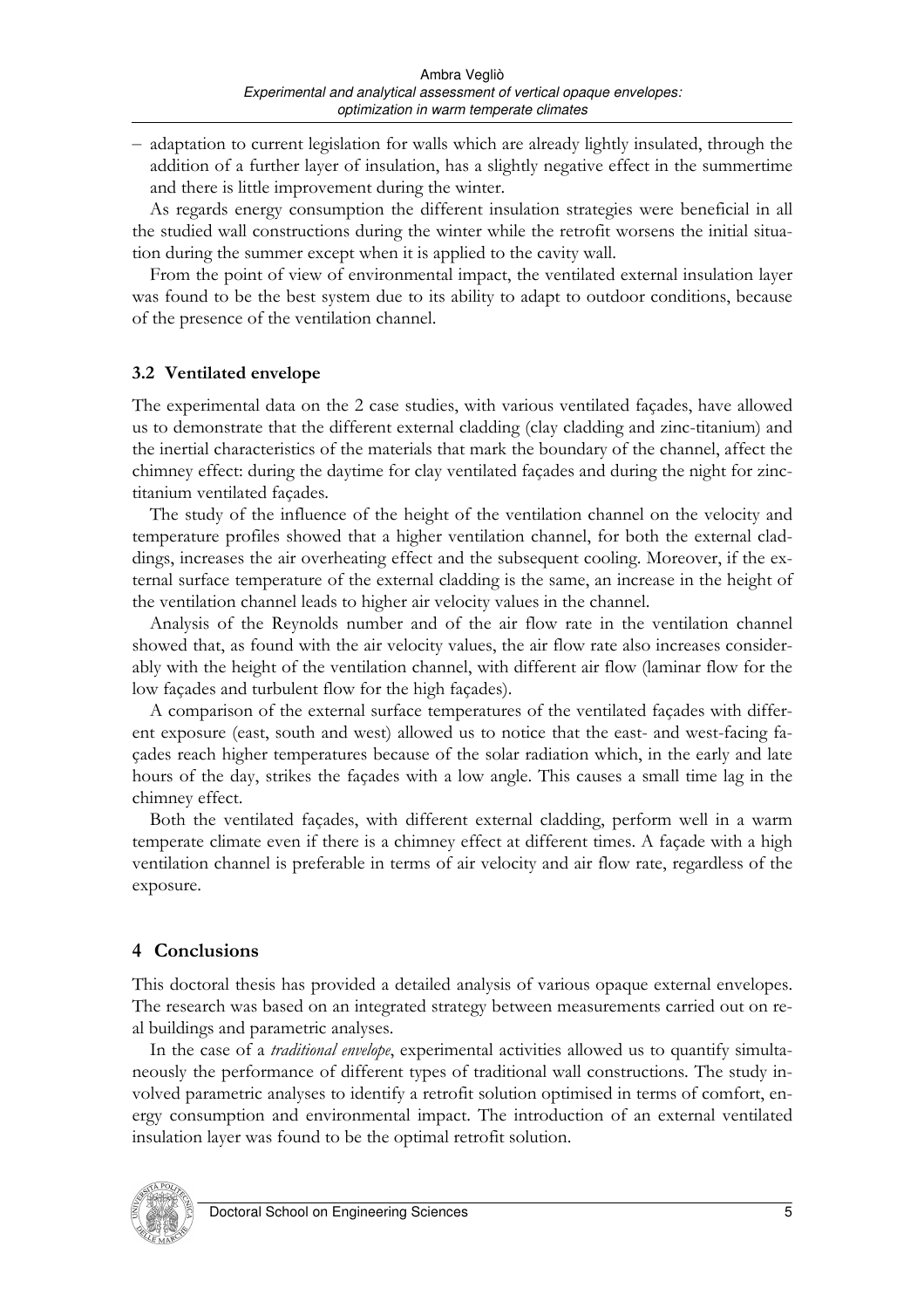In the case of a ventilated envelope, experimental activities allowed us to quantify simultaneously the performance of different types of ventilated façades. The study involved the fluid-dynamic simulations to identify the incidence of different parameters. Ventilated façades with different external cladding and different exposure perform well while ventilated façades with a high ventilation channel considerably increase the velocity and the air flow rate in the channel.

## References

- [1] Directive 2012/27/EU of the European Parliament and of the Council of 25 October 2012 on energy efficiency, amending directives 2009/125/EC and 2010/30/EU and repealing directives 2004/8/EC and 2006/32/EC.
- [2] Directive 2010/31/EU of the European Parliament and of the Council of 19 May 2010 on the energy performance of buildings.
- [3] A.S. Dili, M.A. Naseer and T. Zacharia Varghese. Passive control methods of Kerala traditional architecture for a comfortable indoor environment: A comparative investigation during winter and summer. Building and Environment, vol. 45, pp. 1134–1143, 2010.
- [4] Z. Yilmaz. Evaluation of energy efficient design strategies for different climatic zones: Comparison of thermal performance of buildings in temperate-humid and hot-dry climate. Energy and Buildings, vol. 39, pp. 306‒316, 2007.
- [5] F. Stazi, F. Angeletti and C. Di Perna. Traditional Houses with Stone Walls in Temperate Climates: The Impact of Various Insulation Strategies. In: Effective Thermal Insulation – The Operative Factor of a Passive Building Model, Edited by A. Almusaed, InTech, ISBN: 978-953-51-0311-0, pp. 45-60, 2012.
- [6] E. Reid. Understanding buildings: A multidisciplinary approach. MIT Press, ISBN: 0-262-68054-8, 1984.
- [7] S. Martín, F.R. Mazarrón and I. Cañas. Study of thermal environment inside rural houses of Navapalos (Spain): The advantages of reuse buildings of high thermal inertia. Construction and Building Materials, vol. 24, pp. 666‒676, 2010.
- [8] K.J. Kontoleon and D.K. Bikas. The effect of south wall's outdoor absorption coefficient on time lag, decrement factor and temperature variations. Energy and Buildings, vol. 39, pp. 1011–1018, 2007.
- [9] H. Asan. Investigation of wall's optimum insulation position from maximum time lag and minimum decrement factor point of view. Energy and Buildings, vol. 32, pp. 197–203, 2000.
- [10] E. Kossecka and J. Kosny. Influence of insulation configuration on heating and cooling loads in a continuously used building. Energy and Buildings, vol. 34, pp. 321–331, 2002.
- [11] P.T. Tsilingiris. Wall heat loss from intermittently conditioned spaces The dynamic influence of structural and operational parameters. Energy and Buildings, vol. 38, pp. 1022-1031, 2006.
- [12] C. Di Perna, F. Stazi, A. Ursini Casalena and M. D'Orazio. Influence of the internal inertia of the building envelope on summertime comfort in buildings with high internal heat loads. Energy and Buildings, vol. 43, pp. 200‒206, 2011.
- [13] F. Stazi, C. Di Perna and P. Munafò. *Durability of 20*-year-old external insulation and assessment of various types of retrofitting to meet new energy regulations. Energy and Buildings, vol. 41, pp. 721‒731, 2009.
- [14] Decreto Legislativo 19 agosto 2005, n. 192. Attuazione della Direttiva 2003/91/CE sul rendimento energetico in edilizia.
- [15] M. Ciampi, F. Leccese and G. Tuoni. Ventilated façades energy performance in summer cooling of buildings. Solar Energy, vol. 75, pp. 491–502, 2003.
- [16] D. Davidovic, J. Srebric and E.F.P. Burnett. Modeling convective drying of ventilated wall chambers in building enclosures. International Journal of Thermal Sciences, vol. 45, pp. 180–189, 2006.
- [17] E. Giancola, C. Sanjuan, E. Blanco and M.R. Heras. Experimental assessment and modelling of the